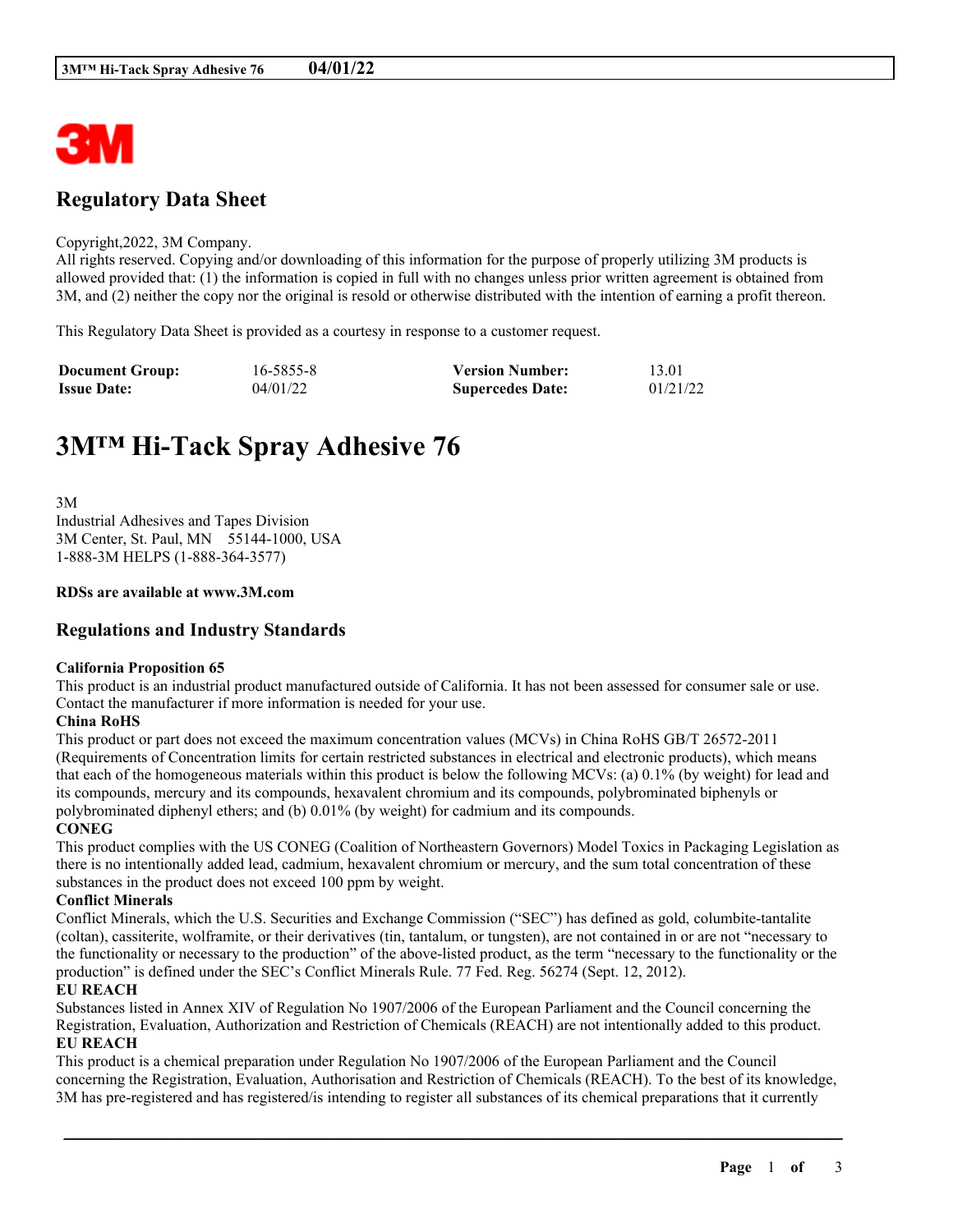imports into and/or manufactures in the European Union that are in scope for (pre-)registration by 3M. It has a required safety data sheet.

# **EU REACH**

This product or part is known to contain a substance listed in Annex XVII.

## **EU REACH**

This product, including any article that the product is composed of, does not contain at greater than 0.1% by weight a Substance of Very High Concern (SVHC) substance identified according to Article 59 of REACH. This declaration reflects the substances on the candidate SVHC list, effective January 2022.

## **EU RoHS**

This product does not exceed the maximum concentration values (MCVs) set under EU Directive 2011/65/EU (RoHS recast/RoHS 2), as stated in Annex II to that directive. This means that each of the homogenous materials within this product does not exceed the following MCVs: (a) 0.1% (by weight) for lead, mercury, hexavalent chromium, polybrominated biphenyls or polybrominated diphenyl ethers; and (b) 0.01% (by weight) for cadmium.

## **EU RoHS Phthalates**

This product does not exceed the maximum concentration values (MCVs) for phthalates set under EU Directive 2011/65/EU (RoHS recast/RoHS 2), as amended by EU 2015/863, which applies to finished EEE after July 22, 2019 for Category 1-7, 10- 11 products and after July 22, 2021 for Category 8 and 9 products. This means that each of the homogeneous materials within this product does not exceed the MCV of 0.1% (by weight) for each of the following phthalates: DEHP, BBP, DBP, and DIBP.

## **IPC1752A**

This product or part is known to contain a substance listed in IPC1752A. This declaration reflects the substances on the list as of the date of this certificate.

## **Sustainability Advantage: Recycled content**

This product does not contain recycled content.

#### **TSCA Section 6**

This product is not known to contain 2,4,6-Tri-tert-butylphenol (CAS 732-26-3).

**TSCA Section 6**

This product is not known to contain Decabromodiphenyl Ether (Deca-BDE) (CAS 1163-19-5).

# **TSCA Section 6**

This product is not known to contain Hexachlorobutadiene (HCBD) (CAS 87-68-3).

#### **TSCA Section 6**

This product is not known to contain Pentachlorothiophenol (PCTP) (CAS 133-49-3).

# **TSCA Section 6**

This product is not known to contain Phenol, isopropylated phosphate (3:1) (PIP (3:1)) (CAS 68937-41-7).

## **VOC Restrictions - Consumer**

VOC regulations in the following states may restrict product sale and/or use:

CA, CO, CT, DC, DE, IL, IN, MA, MD, ME, MI, NH, NJ, NY, OH, PA, RI, UT, VA.

VOC values are listed in Section 9 of the corresponding SDS. Review air quality regulations that apply to your location and operations. Contact the appropriate regulatory authorities for guidance. \*Consumer products regulations apply to products used at home, and to some products used in industrial, institutional, and commercial settings.

\_\_\_\_\_\_\_\_\_\_\_\_\_\_\_\_\_\_\_\_\_\_\_\_\_\_\_\_\_\_\_\_\_\_\_\_\_\_\_\_\_\_\_\_\_\_\_\_\_\_\_\_\_\_\_\_\_\_\_\_\_\_\_\_\_\_\_\_\_\_\_\_\_\_\_\_\_\_\_\_\_\_\_\_\_\_\_\_\_\_

# **Chemicals and/or Compounds of Interest**

**Alkylphenol (AP)** : Not intentionally added. **Alkylphenolethoxylates (APE)** : Not intentionally added. **Antimony and (Sb) Compounds** : Not intentionally added. **Arsenic and (As) Compounds** : Not intentionally added. **Asbestos** : Not intentionally added. **Azocolorants and Azodyes** : Not intentionally added. **Beryllium and (Be) Compounds** : Not intentionally added. **Bismuth and (Bi) Compounds** : Not intentionally added. **Bisphenol A (BPA) (CAS 80-05-7)** : Not intentionally added. **Butyl Benzyl Phthalate (BBP) (CAS 85-68-7)** : Not intentionally added. **Cadmium and (Cd) Compounds** : Not intentionally added. **Chlorinated Paraffins, Short Chain** : Not intentionally added.